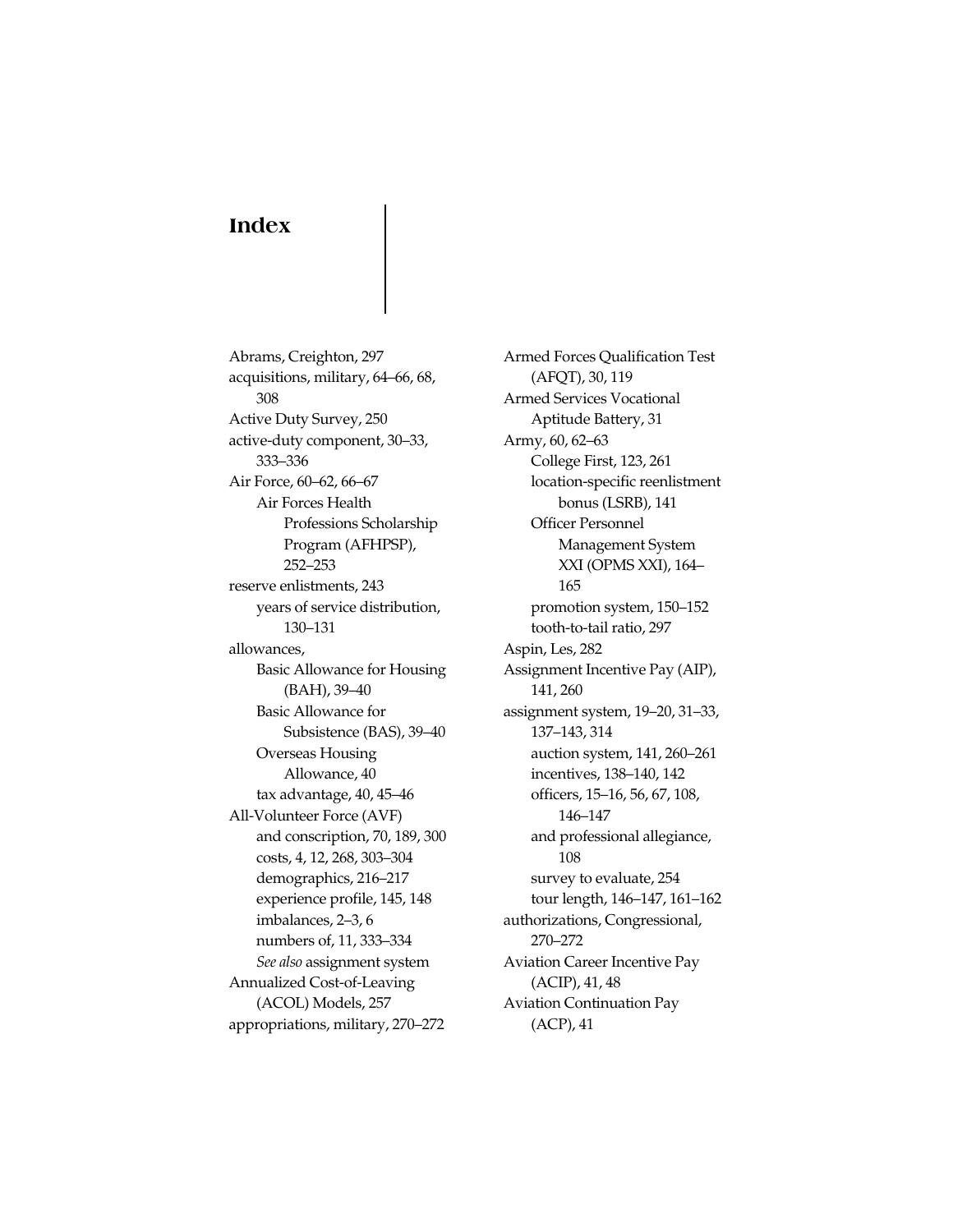## $352$  FILLING THE RANKS

Basic Allowance for Housing (BAH), 39–40 Basic Allowance for Subsistence (BAS), 39–40 basic pay, 18, 39 benefits, 22–23 *See also* health care; in-kind benefits; retirement system bonuses, 128 Career Status Bonus, 41 Critical Skills Retention Bonus (CSRB), 41 Enlistment Bonus Experiment, 244–245 hiring bonus, 75 location-specific reenlistment bonus (LSRB), 141 recruitment, 41, 48, 174 retention, 132–133 Selective Reenlistment Bonus (SRB), 41, 48, 142 broadband pay structures, 73–74, 76, 89 budget process, Congressional, 269–270 bureaucratization, 98–99, 109–113 Bush, George W., 307 Buyer, Steve, 278 cafeteria plans, 82–83, 193–194, 206–210 evaluation of, 254, 262–263 retirees, 208 career paths, 88–90, 316–317

> career force, 155–156, 160– 166, 258, 319 commissioned officers, 15– 16, 33, 107–109, 320

retention costs, 132–133 spouses, 230–232 technical, 131–132 *See also* promotion system; retirement system career planning, 88–90 Career Status Bonus, 41 cash compensation, 71, 190–191 centralization, effect on innovation, 64–65 child care assistance, 82, 193, 195– 196, 234–235 Chu, David S.C., 13, 233 civilian employers. *See* private sector cliff vesting, 50, 86–87 *See also* retirement system College First program, 123, 261 combat arms specialists, 104–106 combat simulation, 295 combat unit replacement, 291 commissaries, 203, 211, 218 commissioned officers, 11, 32–33, 100–118, 145–166 assignment rotation, 15–16, 56, 67, 108, 146–147 career force, 155–156, 160– 166, 258, 319 career paths, 15–16, 33, 107– 109, 320 in decentralized forces, 66–67 joint requirements, 15, 147 professional allegiance, 104, 108, 110, 117

(career paths, *cont.*)

137, 161

and compensation, 129, 134–

enlisted personnel, 129–137 RAND study, 158–159 recommendations, 115–116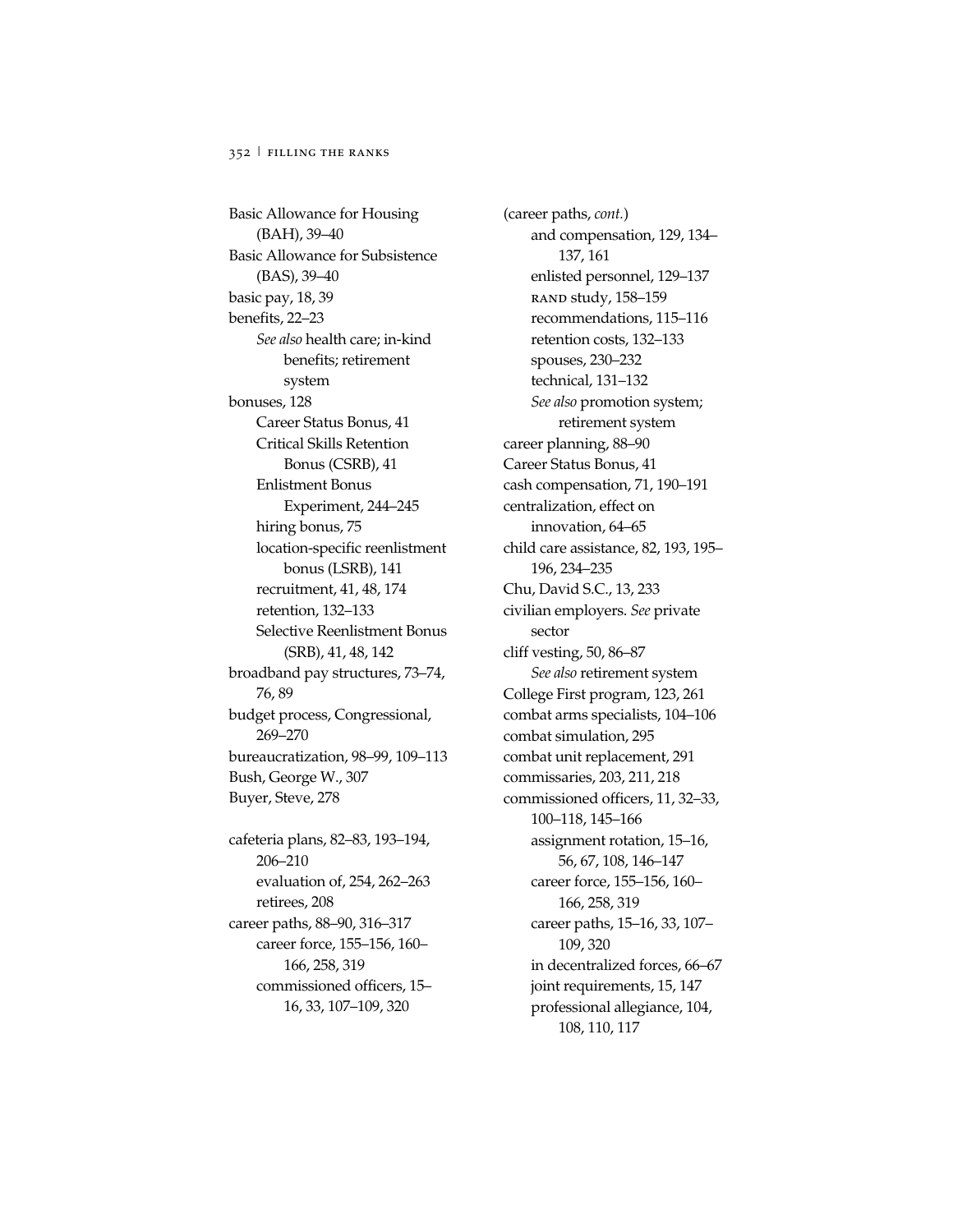(commissioned officers, cont.) promotion, 36-39, 149-155 ranks and pay grades, 339-340 status hierarchy, 104-107 warrant officers, 11, 33, 90, 298-299, 318 See also professionalism; upor-out system competition for jurisdiction, 101-104 organizational, 296-297 See also private sector Congress, 268-272 Congressional Budget Office (CBO), 270 conscription, 70, 189, 300 See also All-Volunteer Force  $(AVF)$ contractors, 5–6, 103–104, 308 Critical Skills Retention Bonus  $(CSRB)$ , 41 Danzig, Richard, 119 decentralized military, 60-68, 307-308 air force, 61-62, 66-67 ground force, 62-63, 66 and officer rotation, 67 and technology, 67-68 Defense Enrollment Eligibility Reporting System (DEERS), 225 Defense Integrated Manpower and Human Resource System (DIMHRS), 284-285 Defense Manpower Commission

(DMC), 155-156, 160

Defense Officer Personnel Management Act (DOPMA) of 1980, 36, 152-154 Defense Travel System (DTS), 284 Department of Defense (DoD), 11, 70, 267-268, 272-275 appropriations, 200, 210 budget, 12, 268, 303-304 career proposals, 90 direct cash proposals, 80-81 DoDEA (Education Activity), 238 leadership structure of, 272-274 non-cash proposals, 85 QRMC, 266 retirement proposals, 88 Department of Education, 200 Department of Veterans Affairs (VA), 191, 200, 210 dependents, 82 dependency differential, 44-45 of reservists, 174 See also family support and services deployment pay, 256-257 Desert One, 300 Desert Storm, 220 See also Gulf War development and procurement, military, 64–66, 68 direct cash, 71, 80-81 distributed military. See decentralized military Domestic Violence Task Force, 221 downsizing, military, 257 dual-ladder career, 89-90 duty MOS qualification (DMOSQ), 181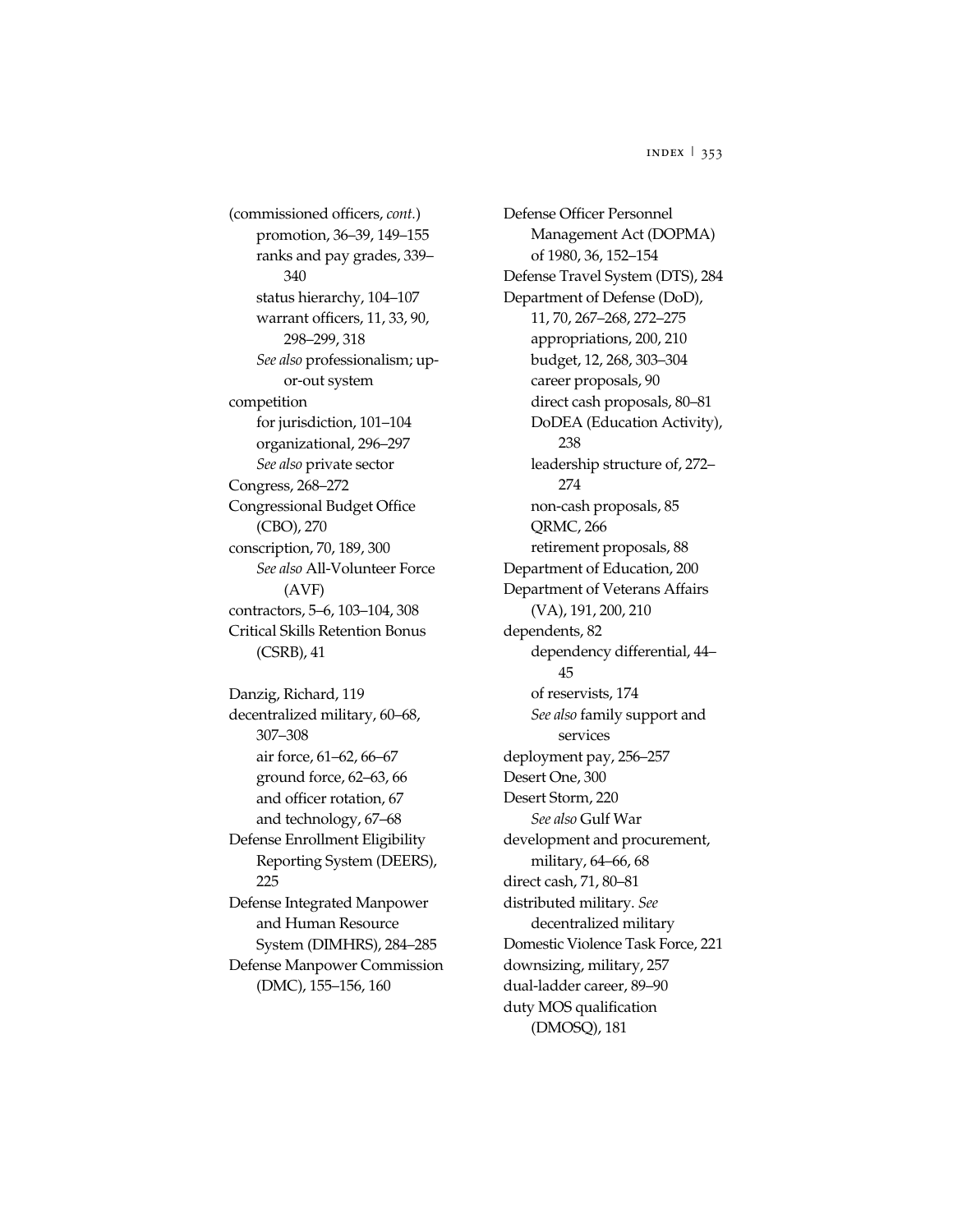E-10 pay grade proposal, 89, 137 education, of children in military families, 233–234 of commissioned officers, 32 community colleges, 125 Department of Defense Education Activity, 228 GI Bill, 192, 243–244 as in-kind benefit, 84, 192 overseas, 218 spouses, 222 Veterans' Educational Assistance Program, 244 *See also* training Educational Assistance Test Program, 244 Eisenhower, Dwight D., 150–151, 282 end-strength, 186 enlisted personnel, 11 age comparison with civilians, 335 bonus system, 128 career paths, 129–137 entry pay, 107–108 images of, 14–15 married, 336 promotion, 35–36 ranks and pay grades, 337– 338 service terms, 30–31 training, 120–129 up-or-out points, 341 enlistment. *See* recruitment Enlistment Bonus Experiment, 244–245 entitlements, 269 equity, 72–73, 247–248, 301

evaluation of programs and innovations, 239–264, 327– 328 Active Duty Survey, 250 AFHPSP survey, 252–253 assignment auction system, 260–261 assignment rotation, 254 cafeteria plans, 262–263 career force, 258 College First, 261 continuum of service, 254 education benefits, 243–244 Enlistment Bonus Experiment, 244–245 equity concerns, 247–248 experiments, 64–66, 68, 244– 245, 308 focus groups, 248–250 funding, 245–246 historical data, 255–257 home-schooled youth program, 261 incentive pay, 262 to inform implementation, 246–247 and measurement, 294 pilot programs, 259–263 policy experiments, 241–248 reserve enlistments, 242–243 simulations, 257–258, 293– 296 surveys, 250–255 travel card program, 259–260 Youth Attitude Tracking Survey, 251 experience profile, 145, 148 experimentation. *See* evaluation of programs and innovations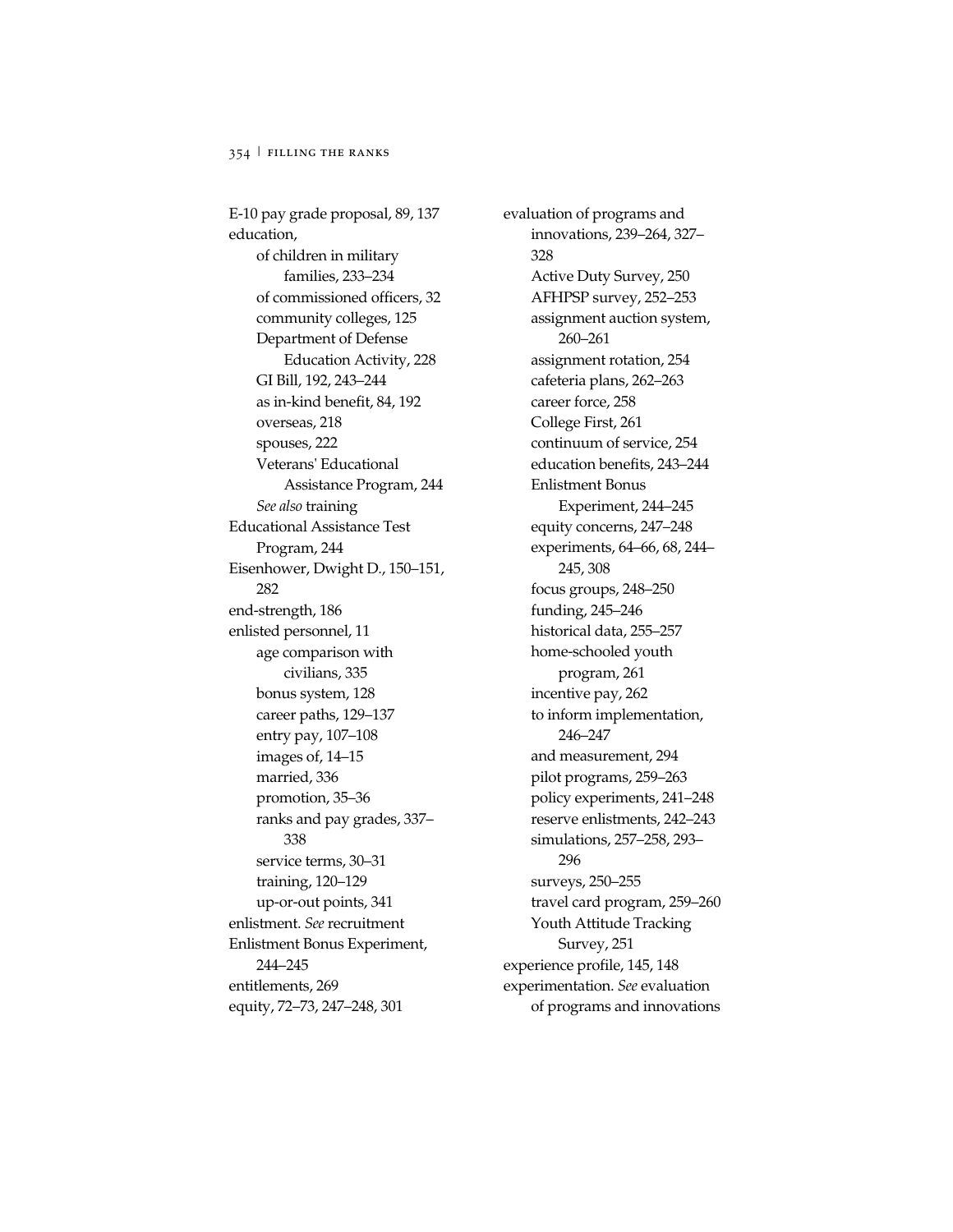family support and services, 23-25, 213-238, 324-326 child care assistance, 82, 193, 195-196, 234-235 demographics, 216-217 dependency differential, 44-45 education, 233-234 **Employee Assistance** Program, 229 evaluation, 235-238 Family Readiness Activity, 228-229 Flexible Spending Accounts, 234-236 formal and informal support, 217-220 health care, 219, 237-238 housing, 202-203, 222 information provision, 227 off-base, 226-227, 229-230 for reservists, 224-226 spouses, 222, 230-232 support programs, 220-222 war-time, 224-226 See also In-kind benefits Federal Employees Health Benefits Program (FEHBP), 237 **Flexible Spending Accounts** (FSAs), 234-236 GI Bill, 192, 243-244 Goldwater, Barry, 282, 283 Goldwater-Nichols Act of 1986, 15, 147, 282-283, 329-330

Gordon, Guy, 151 Grenada, 300 ground forces, 60, 62-63 See also Army

Gulf War, 220 private sector delivery of services, 5 reservists in, 168-170, 260 health care, 219, 237-238 cafeteria plans, 207 as in-kind benefit, 191-192, 195 for reservists, 174, 177-179 retirees, 304 Tricare, 174, 177-179, 237, 277-279 hierarchy, status, 104-107 high-year-of-tenure rules, 9, 341 high-three rule, 41 House Armed Services Committee (HASC), 270 housing, allowances, 39-40 cash benefit proposal, 205-206 family, 192, 202-203, 222 and reservists, 172 tax advantage, 45-46, 206 imbalances, staffing, 2-3, 6 incentive pay, 41-42, 315-316 assignment, 41, 48, 141, 260-261 deployment, 256-257 reservists, 174, 177, 262 skill-based, 79-80 special, 41, 48 incentives, 47-48 assignment system, 138-140, 142 intangible rewards, 99-100 private sector, 76-78, 80 retirement, 52 training, 123, 138 unexpected rewards, 114-115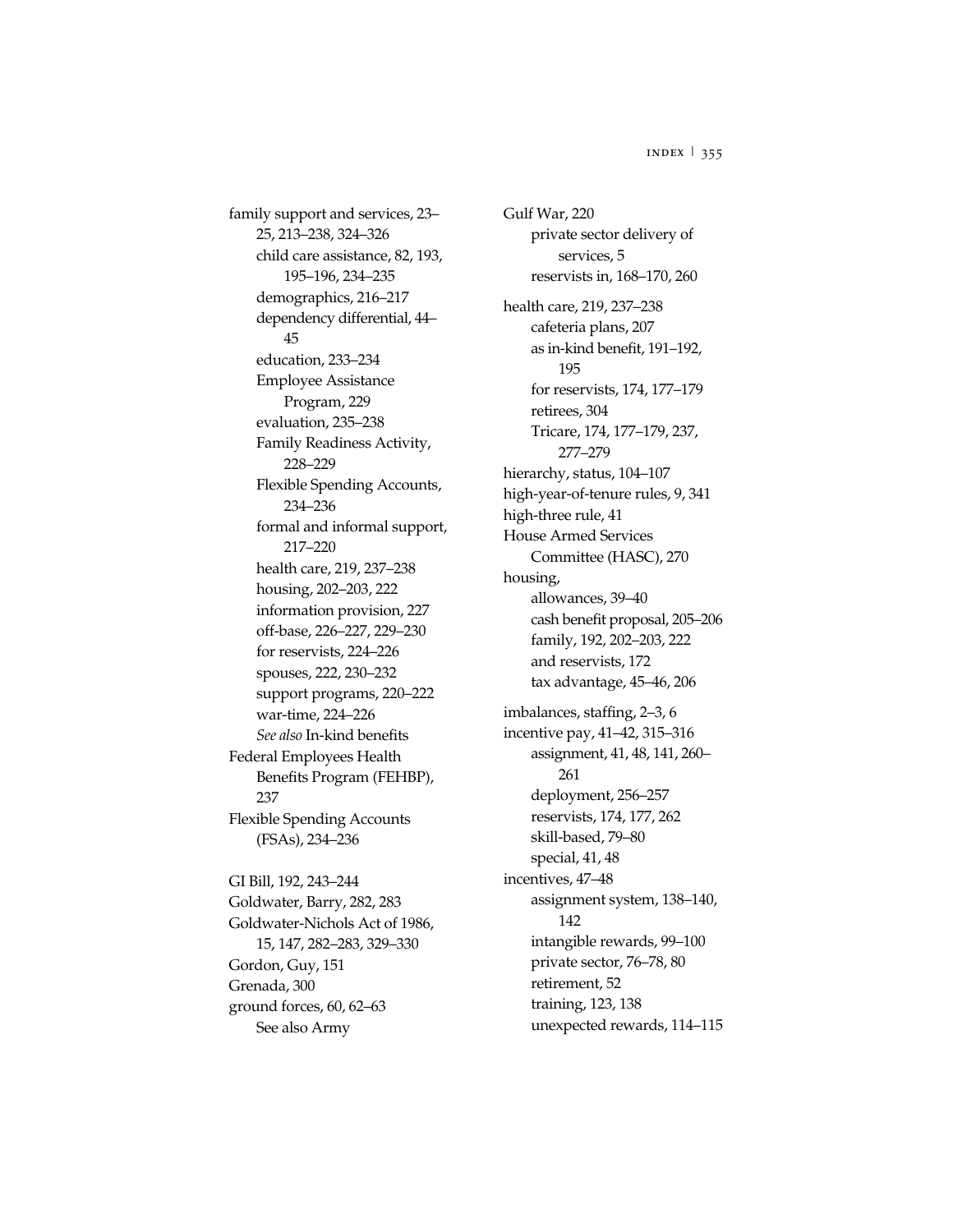## 356 FILLING THE RANKS

Individual Mobilization Augmentee (IMA) program, 183 in-kind benefits, 22–23, 83–85, 189–212, 322–324 cafeteria plans, 193–194, 206– 210, 254 cash benefit proposal, 205– 206 and conscription, 189 costs, 199–201 education as, 84, 192 evaluation of, 201–204 family and childcare, 82, 193, 195–196 health insurance, 191–192, 195 housing, 45–46, 192, 201–202, 205–206 inflexibility, 198–199 married and single servicemembers, 192, 200–201 monopoly provision and competition, 203, 211 morale, welfare, and recreation (MWR) programs, 82, 193, 196, 200 private sector, 71, 81–85 rationale, 194–196 and retention, 197 retirement system, 192 as rewards, 115 targeted, 202–203 tax benefits, 195 innovation, military. *See* military innovation intangible rewards, 99–100, 113– 115, 312–313

involuntary separation, 38–39, 52–53, 154–155, 162 *See also* up-or-out system Iraq distributed forces, 63 and military families, 224– 226 numbers of servicemembers in, 4, 7 private sector/soldier ratio in, 5, 308 reservists in, 20, 33, 170, 175, 320 and retention, 170 Scud missiles, 57 information technology (IT) sector, 72–73 Jeremiah, David, 13 joint service, 15, 147, 292 Kinnard, Harry, 295 lateral entry, 46–47, 75–76, 315 and training, 128 and up-or-out rules, 107–109 leadership, reform, 285 lobbying, 287 location-specific reenlistment bonus (LSRB), 141 longevity of tenure, 46–47, 86 *See also* up-or-out system McCain, John, 278 Marine Corps promotion, 133 years of service distribution, 130–131 married servicemembers, 200– 201, 325, 336 *See also* family support and services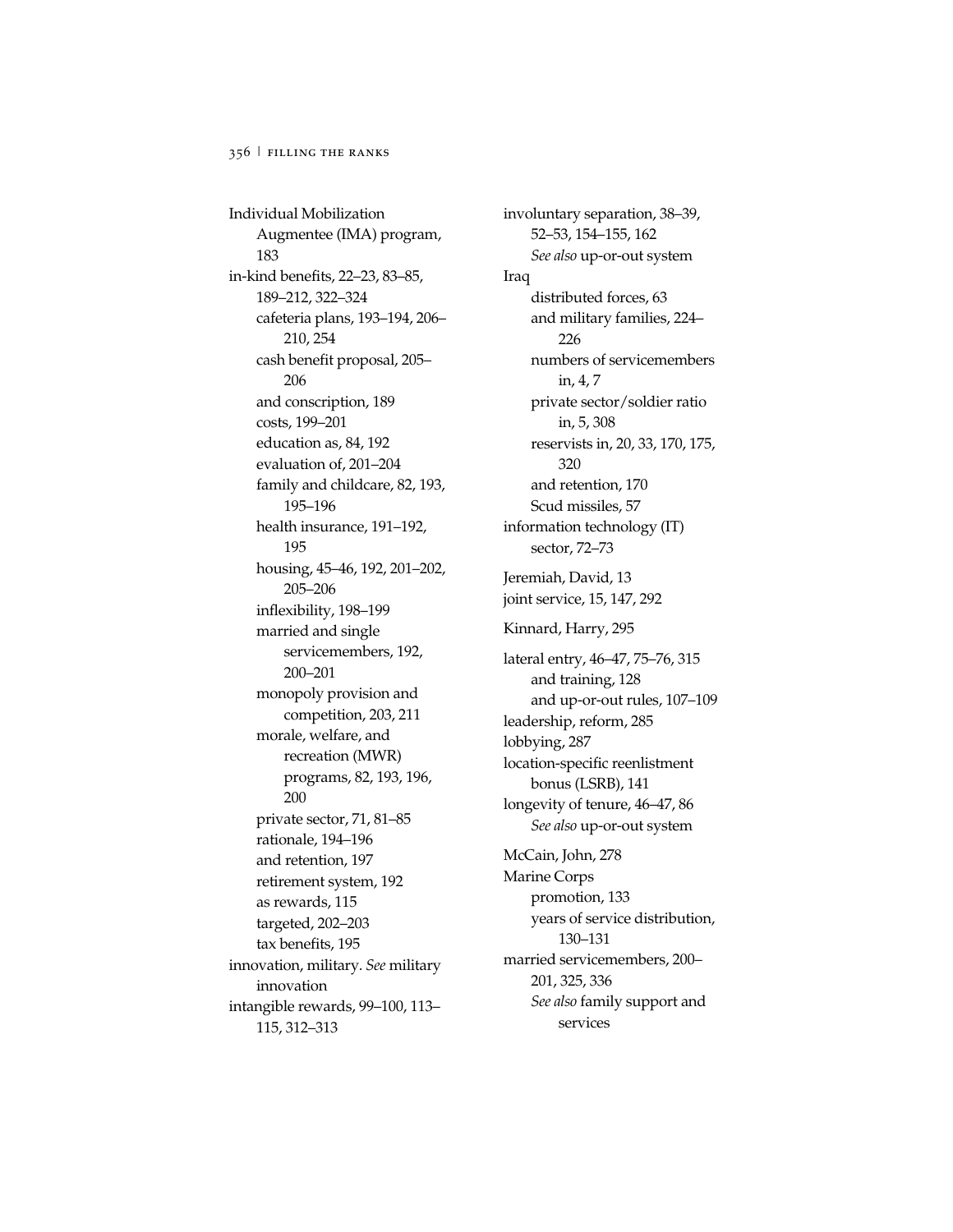INDEX  $\frac{1}{357}$ 

military associations, 275-276 Military Coalition, The, 278 military innovation, 289-301 competition, 296-297 external shocks, 299-301 resistance to, 266-267, 329-330 service cultures, 291-292 simulations, 293-296 stealth tactics, 297-299 military occupational specialties (MOS), 181 Military Spouse Preference Program, 232 Moffett, William, 298 Montgomery GI Bill, 192, 243-244 morale, welfare, and recreation (MWR) programs, 82, 193, 196, 200 motivation, intrinsic, 99-100, 114-115 multiple pay structures, 71-72 Mundy, Carl, 325 National Guard, 20-21, 33, 320-321 See also Reserve components Navy, 298 Assignment Incentive Pay  $(AIP)$ , 141, 260-261 Career Selection System, 163-164 promotion, 133, 150 Revolution in Training, 121-122 sea duty credit, 138-139 single sailors, 327 Tech Prep, 123 Navy Personnel Act, 150

non-cash compensation. See inkind benefits Nunn, Sam, 151, 153–154, 159, 160, 282, 283 Office of Management and Budget (OMB), 272 Office of the Secretary of Defense  $(OSD)$ , 271 Officer Grade Limitation Act of 1954, 152-153 Officer Personnel Act of 1947 (OPA 47), 8-9, 150 Officer Personnel Management System XXI (OPMS XXI), 164-165 officers. See commissioned officers; warrant officers Operation Desert Storm. See Desert Storm Opposition Force, 295 outsourcing, 116 contractors, 5-6, 103-104, 308 cost savings, 139 of training, 125-126 See also private sector Overseas Housing Allowance, 40 overstaffing, 2-3

Nichols, Bill, 282, 283

Act

Nixon, Richard M., 300

See also Goldwater-Nichols

participation pay, 183-186 pay grades, 35-37, 89, 129, 133, 137 enlisted, 337-338 officer, 339-340 pay raises, 3-4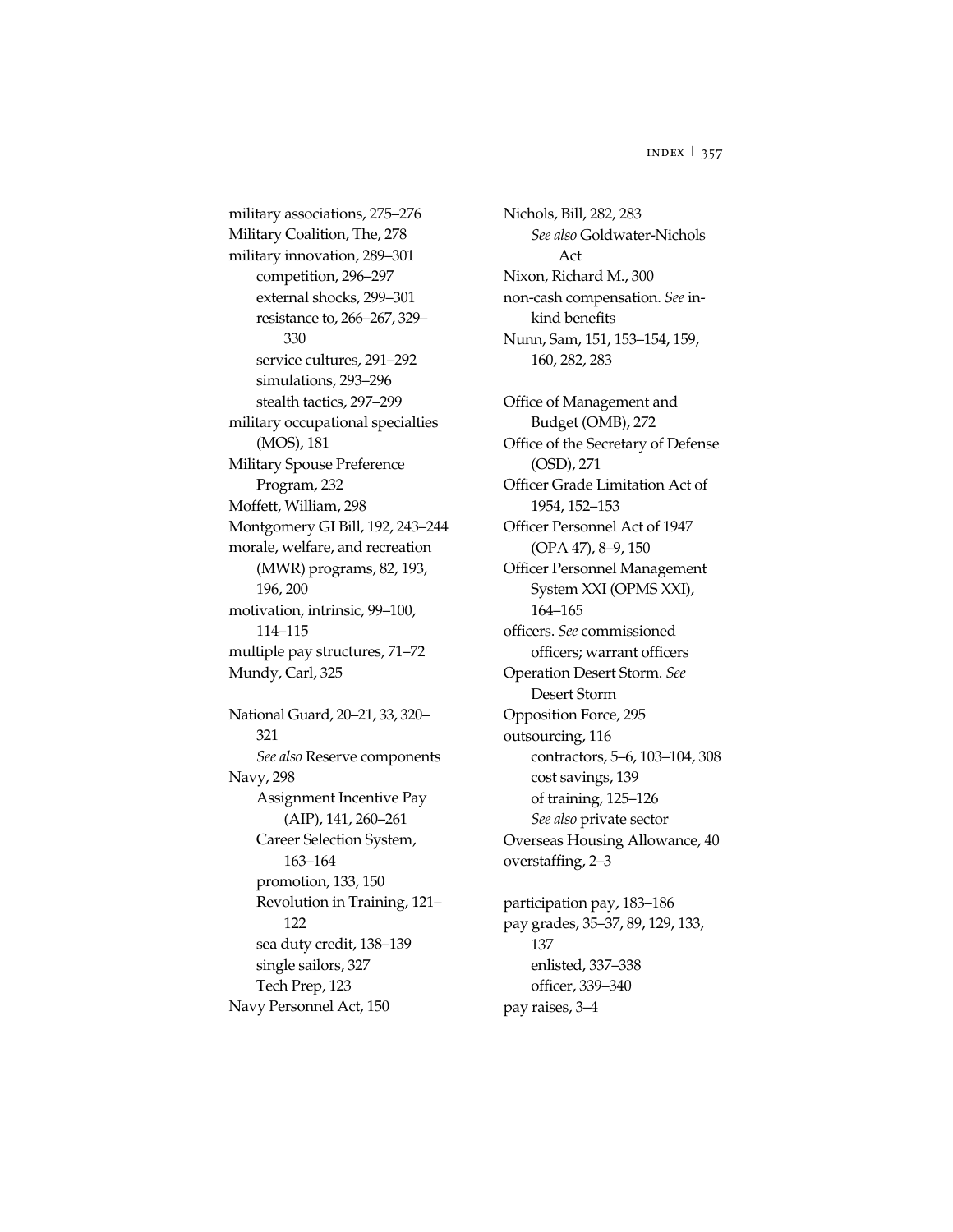pay structure, 18–19, 74 basic pay, 18, 39, 172 broadband, 73–74, 76 dependency differential, 44–45 enlisted members, 15 entry pay, 107–108 external and internal equity, 72–73 housing and subsistence allowances, 39–40, 45–46, 172 longevity, 46–47 performance incentives, 47– 48, 76–78, 80 reservists, 21, 42, 172–173 retirement, 40–41 and service hierarchy, 298– 299 skill-based, 79–80, 128–129 special and incentive pay, 41–42, 48, 79, 174, 256– 257 supply-and-demand, 43–44 pay table, 43–44 performance incentives. *See* incentives permanent change of station (PCS), 32, 249 pilot programs, 259–263 policy experiments, 241–248 President's Commission on Military Compensation (PCMC), 155–157, 160 private sector practices, 69–91, 310–311 cafeteria plans, 82–83, 193– 194 career planning and development, 88–90 cash compensation, 71–80

(private sector practices, *cont.*) external equity, 72–73 gain sharing, 78 incentives, 76–78, 80 non-cash compensation, 71, 81–85 opportunity cost, 104, 106 and professional allegiance, 104 retirement, 85–88 skill-based pay, 79–80 training, 122–123, 314–315 *See also* outsourcing; pay structure professionalism, 94–118 versus bureaucratization, 98– 99, 109–113 and career patterns, 97–99, 107–109 and compensation, 113–118 and intangible rewards, 98– 100, 113–115, 312–313 jurisdiction, 95, 101–104 status hierarchy, 96–97, 104– 107 technological advances, 112– 113 proficiency pay, 173, 182 promotion system, 34–39, 149– 155 assignment rotation, 15–16, 108 career force proposals, 155– 156, 160–166, 258, 319 pay grades, 133 and performance, 47–48 reservists, 182 and retention, 36, 133–134, 136 *See also* retirement system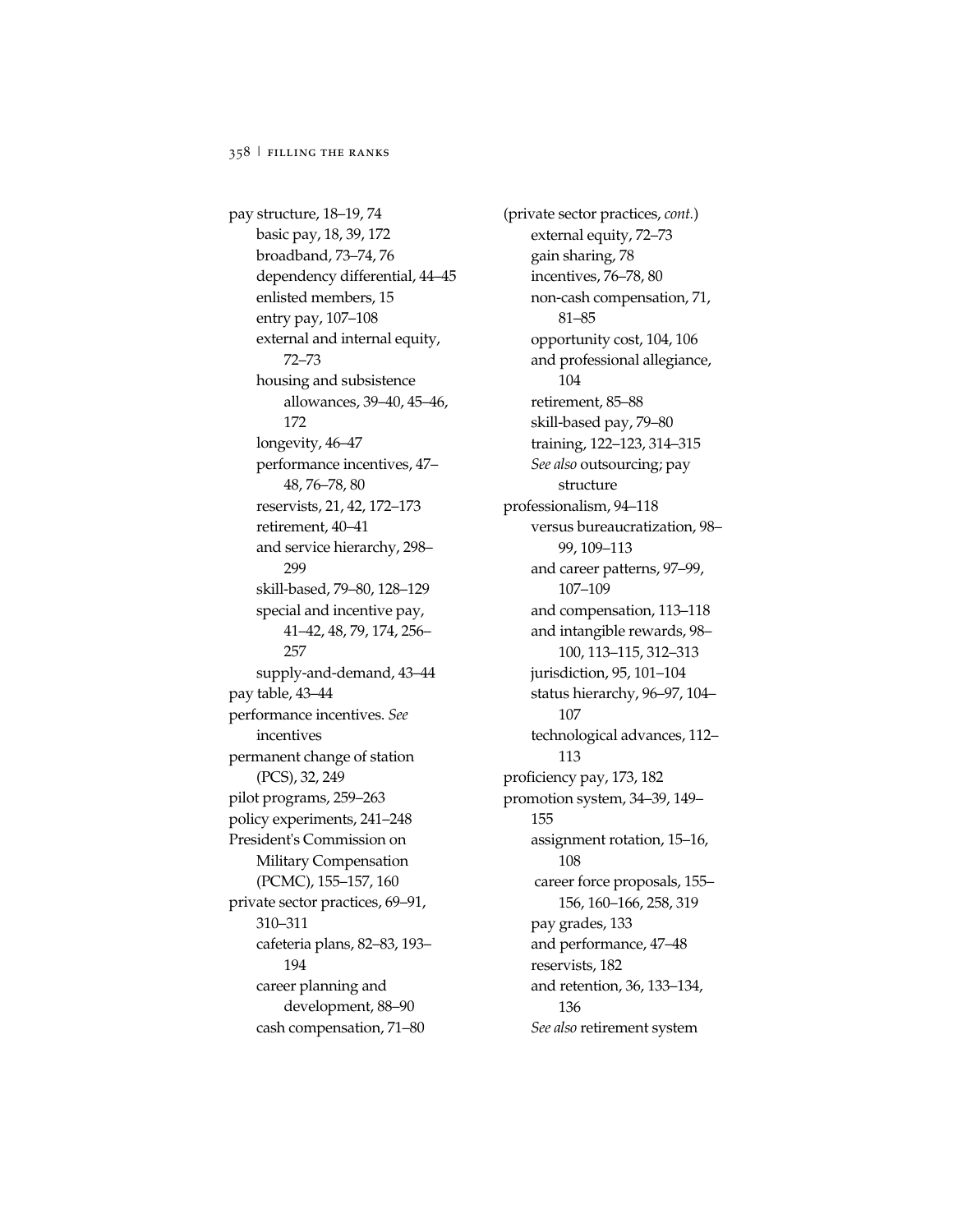reenlistment,

Quadrennial Review of Military Compensation (QRMC), 266 RAND studies, 155, 158-159, 244-245 ranks, 35-36, 89 commissioned officers, 339 enlisted, 337 and pay structure, 298–299 retention, 2-3, 6 See also promotion system Ready Reserve Mobilization Income Insurance Program, 260 recommendations decisionmaking, 329 direct cash, 80-81 enlisted careers, 90, 317 family services, 326 in-kind benefits, 85, 324 officer career patterns, 90, 320 private sector practices, 311 reserve compensation, 322 retirement, 88 recreation, 82, 193, 196, 200 recruitment incentive pays and bonuses, 41, 48, 174, 244-245 labor pool, 309, 313 market shrinkage, 121 and private sector training,  $122 - 123$ reservists, 175-180 and retirement benefits, 51 Youth Attitude Tracking Survey, 251 See also retention Redux retirement system, 41, 135, 275, 279-281

bonus system, 128 location-specific reenlistment bonus (LSRB), 141 Selective Reenlistment Bonus (SRB), 41, 48, 142 See also retention relocation assistance, 83-84 reserve components (RC), 20-21, 33-34, 167-188, 334 and civilian employers, 179-180, 187 compensation system, 21, 42, 171-174, 180-186, 320-322 continuum of service, 183, 254 end-strength limits, 186 enlistment lengths, 242-243 evaluation of proposals, 187-188, 242-243, 322 family support, 224-226 in Gulf War, 168–170, 260 health care, 237-238 housing allowance, 172 income loss, 176-177, 260 individualized career paths, 116 involuntary call-up, 175-176 in Iraq, 20, 33, 170, 175, 320 participation pay, 183-186 promotion, 182 retention, 175-180 retirement system, 42, 172-173, 186 Selected Reserve, 171 special and incentive pay, 174, 177, 262 training, 171-172, 181 Tricare, 174, 177-179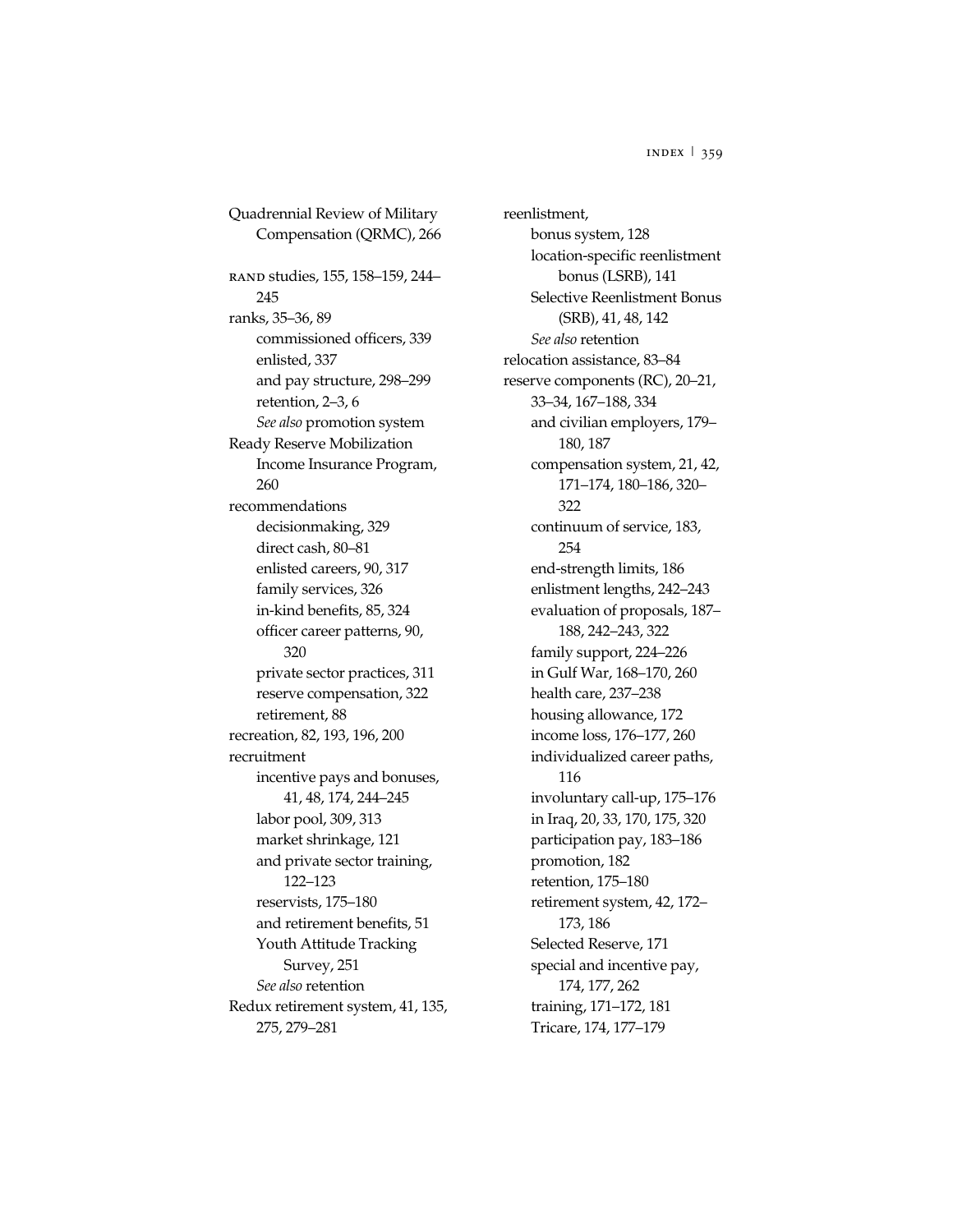Reserve Officer Training Corps (ROTC), 32 retention, 2–3, 6 commissioned officers, 16 incentive pay and bonuses, 41, 48, 75, 132–133, 174 and in-kind benefits, 197 and Iraq war, 170 and lateral entry, 128 and longevity, 46 non-cash compensation, 84–85 professional allegiance, 104 and promotion, 36, 133–134, 136 reservists, 175–180 and retirement system, 51, 87, 129, 134–137, 157, 166, 280–281 *See also* recruitment retirement system, 16–18, 40–41, 49–53 and cafeteria plans, 208 Career Status Bonus, 41 health care entitlement, 304 and involuntary separation, 154–155, 162 and longevity, 46, 86 motivation, 51–52 private sector, 85–88 recruiting and retention, 51, 87, 129, 134–137, 157, 166, 280–281 Redux system, 41, 135, 275, 279–281 reservists, 42, 172–173, 186 Thrift Savings Plan, 87–88, 136, 192 vesting, 50, 86–87, 157–160 voluntary retirement, 151– 153, 166

rotation, assignment, 15–16, 31– 33, 56, 108 *See also* assignment system Rumsfeld, Donald, 4, 5, 13, 145, 146, 180, 288, 307 Schlesinger, James, 294, 297 school system, military, 291–292 *See also* education; training sea duty credit, 138–139 Selective Reenlistment Bonus (SRB), 41, 48, 142 Senate Armed Services Committee (SASC), 270 separation, involuntary, 38–39, 52–53, 154–155, 162 *See also* up-or-out system service associations, 275–276 severance pay, 38–39 single servicemembers, 192, 219, 251, 327, 336 skills, 12–13 compensation for, 127–129 imbalances, 2–3, 6 and recruit assignment, 31 skill-based pay, 79–80, 128– 129 training, 121–122 Social Compact, 213–215, 222–223 Special Duty Assignment Pay (SDAP), 41, 48 spouses acculturation process, 218 careers and employment, 222, 226, 230–232 Military Spouse Preference Program, 232 staffing imbalance, 2–3, 6 surveys, 250–255 tangible rewards, 94, 114–115